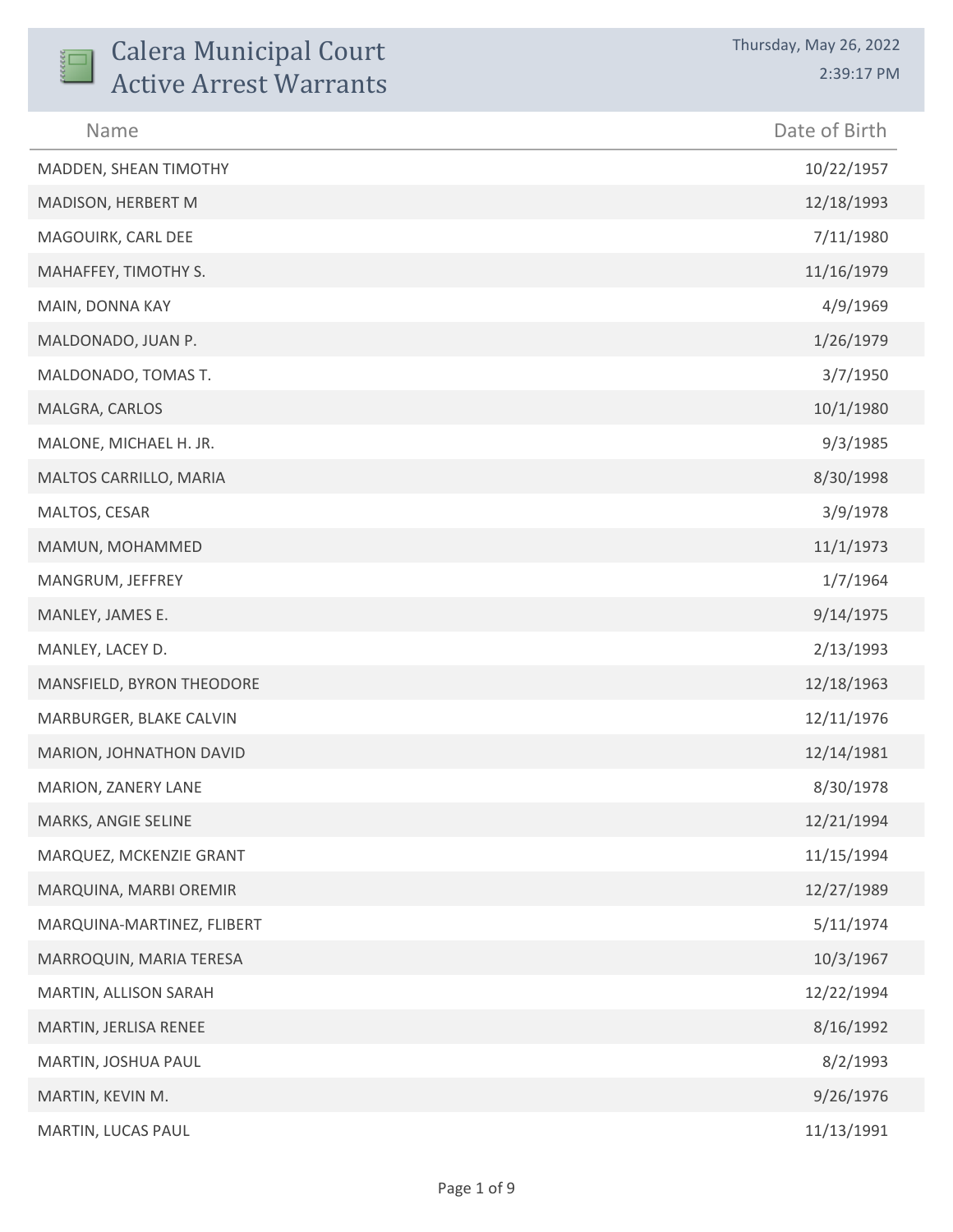| Name                            | Date of Birth |
|---------------------------------|---------------|
| MARTIN, THOMAS LAVELLE          | 2/27/1989     |
| MARTIN, VICTOR F.               | 6/1/1984      |
| MARTINEZ BUSTAMANTE, JUAN PABLO | 7/18/1983     |
| MARTINEZ JR, JOSE RAMON         | 10/14/1988    |
| MARTINEZ JR, JOSE SANTOS        | 9/22/1996     |
| MARTINEZ MONTANEZ, GERARDO REY  | 1/25/1977     |
| MARTINEZ PEREZ, JOSE M          | 11/28/1991    |
| MARTINEZ, AMADO                 | 2/5/1986      |
| MARTINEZ, ANGEL OSBALDO         | 12/8/1992     |
| MARTINEZ, CELINA                | 8/7/1982      |
| MARTINEZ, CRISTIAN              | 3/3/1986      |
| MARTINEZ, DAISY BETTY           | 9/26/1983     |
| MARTINEZ, DANIEL                | 6/29/1979     |
| MARTINEZ, FERNANDO JR           | 12/16/1989    |
| MARTINEZ, FRANCISCO JAVIER      | 10/5/1995     |
| MARTINEZ, GENARO MORALES        | 3/8/1973      |
| MARTINEZ, JOHN EDWARD           | 2/20/1969     |
| MARTINEZ, JOSE ORLANDO          | 6/28/1982     |
| MARTINEZ, JUAN                  | 1/8/1980      |
| MARTINEZ, MARK ANTHONY          | 9/29/1998     |
| MARTINEZ, OSCAR                 | 10/13/1993    |
| MARTINEZ, ROBERTO VEGA          | 6/8/1968      |
| MARTINEZ-SANCHEZ, MANUEL A      | 7/27/1976     |
| MASON, CANDACE NICOLE           | 2/20/1985     |
| MASON, ROBERT LAMARK            | 9/3/1992      |
| MATA, BERNARDO                  | 8/20/1986     |
| MATHIS, TIMOTHY D               | 8/3/1969      |
| MATHIS, TIMOTHY DEWAYNE         | 9/3/1969      |
| MATLOCK, JARED K                | 8/25/1979     |
| MATTHIES, JAMAICA RASHAWNKK     | 4/3/1998      |
| MAXWELL, APRIL LATRAN           | 7/29/1980     |
| MAY, CODY ROY                   | 6/11/1981     |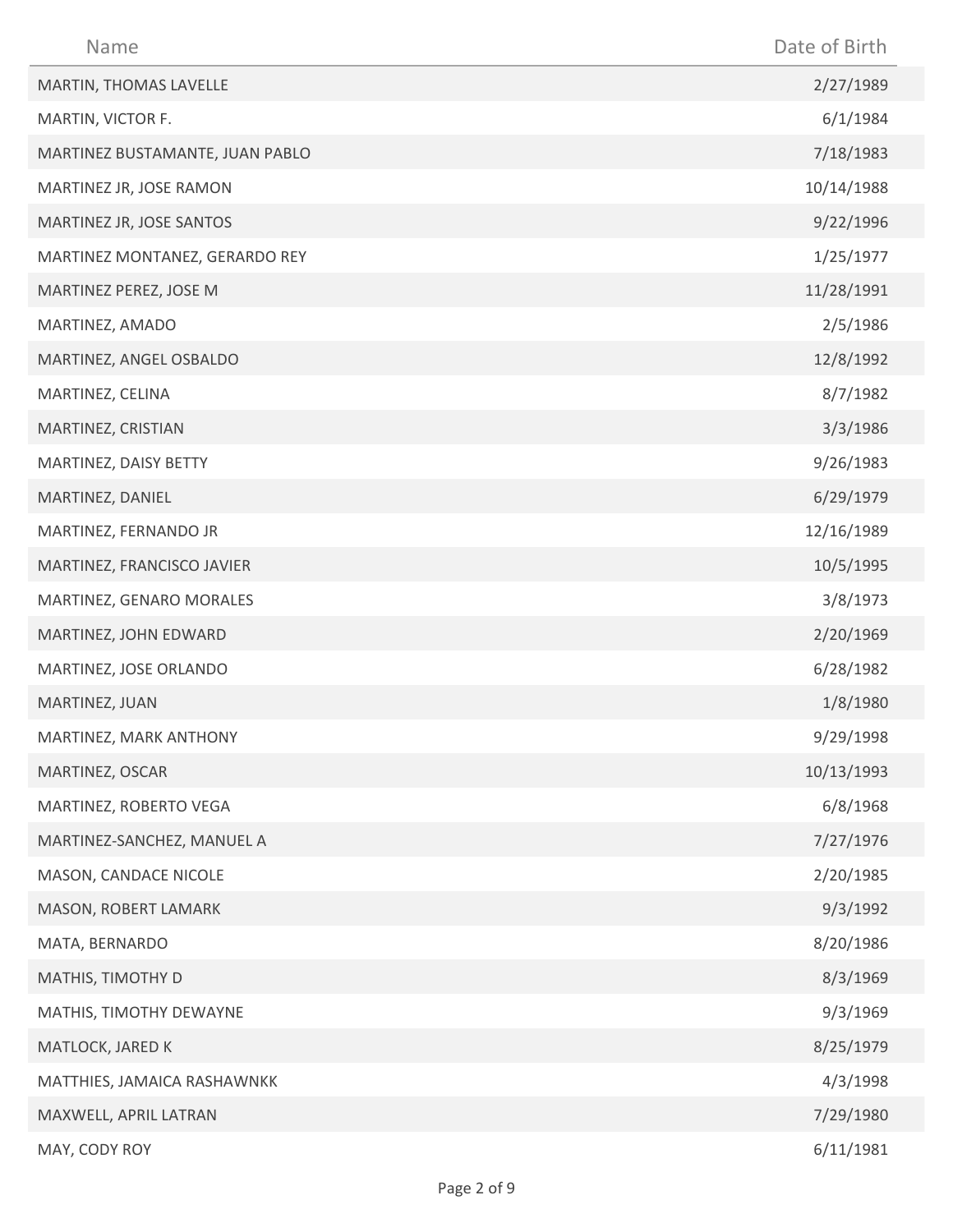| Name                         | Date of Birth |
|------------------------------|---------------|
| MAYFIELD, JERMERIO MONTRELLE | 9/20/1982     |
| MAYHUGH, MARIAH C.           | 12/27/1992    |
| MAY-MCKEE, JOSHUA ALLEN CODY | 11/23/1999    |
| MAYTON, DANNY RAY            | 1/31/1986     |
| MCADAMS JR, ROGER GLENN      | 1/5/1975      |
| MCARTHUR, JORDAN S.          | 6/3/1991      |
| MCCABE, JEREMIAH A.          | 4/20/1989     |
| MCCARSON, NOAH LEIGH-COLLINS | 1/19/2002     |
| MCCARTHY, BLAKE WILLIAM      | 4/17/1990     |
| MCCARTNEY, JACQUELINE SUE    | 9/16/1970     |
| MCCARTNEY, JORDAN            | 9/15/1987     |
| MCCARTY, FREDDY FREEMAN II   | 12/6/1976     |
| MCCARTY, TAYLOR              | 2/10/1993     |
| MCCOLGAN, BRIANA PAIGE       | 7/25/1991     |
| MCCORMACK, SARA E.           | 2/7/1977      |
| MCCOY, BILLY WAYNE           | 1/5/1992      |
| MCCOY, ELVIN K.              | 6/6/1982      |
| MCCOY, JENNIE LEE            | 8/10/1982     |
| MCCOY, JOHN ROBERT           | 8/20/1989     |
| MCCOY, PRIMO ARANDA          | 5/11/1978     |
| MCCRAW, SEAN AUBREY          | 12/28/1993    |
| MCCUTCHEN JR, JIMMIE LEE     | 10/25/1965    |
| MCDONALD, BENJAMIN A.        | 11/26/1985    |
| MCDONALD, DENISE NICOLE      | 3/24/1981     |
| MCDONALD, GEORGE THEODORE    | 5/10/1963     |
| MCDONALD, MICHEAL            | 4/5/1988      |
| MCDONALD, SANTANA NICOLE     | 8/25/1992     |
| MCDOWELL-PAGE, DIANA LEIGH   | 6/25/1978     |
| MCFARLAND, NICHOLAS EARL     | 12/14/1979    |
| MCGAHA, CRYSTAL MARIE        | 7/3/1976      |
| MCGAHAN, JACKIE LEE          | 2/8/1957      |
| MCGAHEY, BRIAN DEREK         | 9/16/1974     |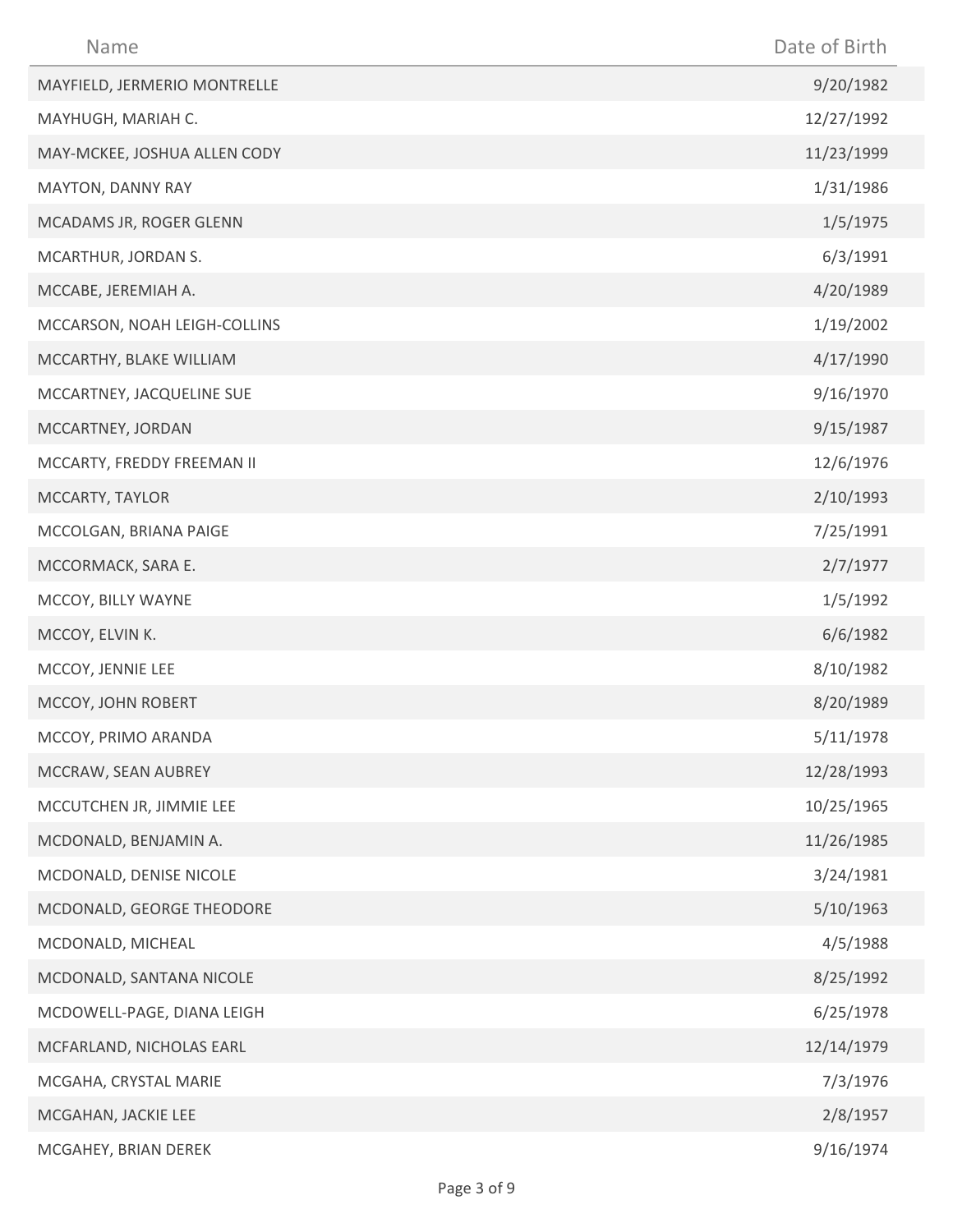| Name                       | Date of Birth |
|----------------------------|---------------|
| MCGEE, ASHLEY NICOLE       | 6/9/1992      |
| MCGEE, JANETTA MARIE       | 11/4/1989     |
| MCGHEE, TERRY              | 9/11/1965     |
| MCGINNIS, JEREMY STEVEN    | 1/27/2000     |
| MCGREGOR, BRITNEY DAWN     | 8/24/1992     |
| MCKEE, RASHAD              | 2/21/1986     |
| MCKEEHAN, DAVIDA           | 5/6/1981      |
| MCKENZIE, SHUNWANA BROCHEL | 8/27/1990     |
| MCKEOWN, SAMANTHA M.       | 4/27/1984     |
| MCKINLEY, RASHAWN JAMAL    | 3/14/1992     |
| MCKINNEY, DANNY RAY        | 2/27/1965     |
| MCKINNEY, DEVIN DESHON     | 8/2/1997      |
| MCLAUGHLIN, AUSTIN LEE     | 12/30/1986    |
| MCLEAN, SARAH ELIZABETH    | 2/22/1978     |
| MCLINSKY, BRIAN EDWARD     | 11/23/1970    |
| MCMANIGELL, MISHAY GABRIEL | 11/1/1989     |
| MCNEAL, DERRICK ANDRE      | 4/3/1974      |
| MCNEAL, DOMINQUE A.        | 12/23/1989    |
| MCPIKE, PATRICIA           | 4/16/1982     |
| MEADE, KEVIN PRERSTON      | 7/6/1987      |
| MEDEL, HIJINIO LUNA        |               |
| MEDFORD, IESHA SAMONA      | 12/31/1990    |
| MEDFORD, SONNY JUNIOR      | 4/5/1984      |
| MEDINA, ADELI C.           | 9/30/1982     |
| MEEK, JUSTIN               | 4/16/1986     |
| MEINECKE, AUSTIN CHARLES   | 6/12/1999     |
| MEJIA LOPEZ, JOSE          | 11/24/1973    |
| MEJIA, JOSHUA BALTAZAR     | 4/21/1995     |
| MELENDEZ, JOSEPH           | 5/14/1981     |
| MELENDEZ, JOSEPH LEE       | 5/14/1981     |
| MELLI, MAZEN MAHMOUD       | 5/10/1957     |
| MELTON, ANTHONY EDWARD     | 4/1/1981      |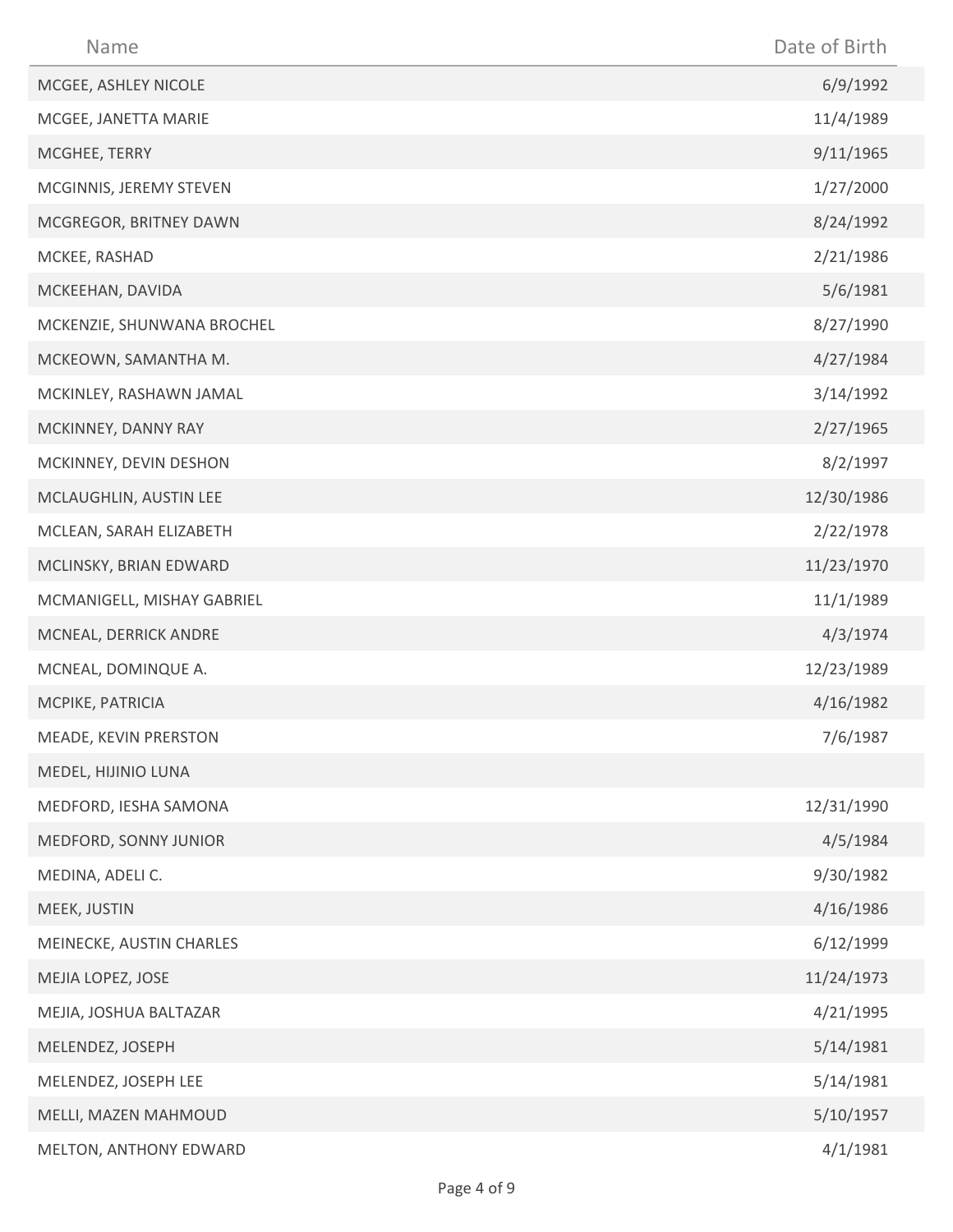| Name                           | Date of Birth |
|--------------------------------|---------------|
| MELTON, CHRISTY ANN            | 2/21/1976     |
| MELTON, KELLIE L.              | 11/6/1983     |
| MELVIN, JOHN FREDERICK         | 8/4/1969      |
| MENA PENA, JENNEFFER ELIZABETH | 8/1/1984      |
| MENDEZ, JOE DAVID              | 9/8/1984      |
| MENDEZ, NORMA J.               | 1/16/1968     |
| MENDEZ-OZUNA, DEYLA            | 7/11/1974     |
| MENDOZA MONGE, RODRIGO ANDRES  | 8/15/1995     |
| MENDOZA VAZQUEZ, RUBEN         | 8/12/1981     |
| MENDOZA, JOSEPH ANDREW         | 10/12/1987    |
| MENDOZA, PHILLIP A.            | 2/21/1974     |
| MENJIVAR VALLE, WILY GEOVANI   | 12/13/1983    |
| MENJIVAR, LUIS ANGEL           | 5/19/2001     |
| MERCIADO, JUAN JESUS           | 5/19/1951     |
| MERINO, MARIANA                | 6/28/1988     |
| MERLAN - GALAN, JUAN           | 6/24/1966     |
| MERRILL, TARTIANNA S           | 3/3/1995      |
| MERRITT, CHRISTINA D.          | 3/31/1980     |
| MERRYMAN, JESSICA ROSE         | 11/2/1987     |
| MERVIN, SHANE A                | 1/28/1978     |
| MESHELL, KIMBERLEY ANN         | 1/25/1985     |
| MESTER, DANIEL JOHN II         | 5/2/1982      |
| METCALF, DAVID G               | 11/7/1972     |
| METCALF, KEVIN M.              | 9/29/1974     |
| MFORSONG, AUGUSTINE            | 12/18/1978    |
| MIGUEL, JESSICA                | 1/28/1984     |
| MILLARD, TAYLOR LYNN           | 2/2/1995      |
| MILLER, APRIL KAY              | 4/6/1972      |
| MILLER, CHARLES ERIC           | 7/19/1973     |
| MILLER, DAVID A.               | 1/7/1962      |
| MILLER, JOHN BENITO            | 6/23/1997     |
| MILLER, JOSHUA C               | 3/2/1993      |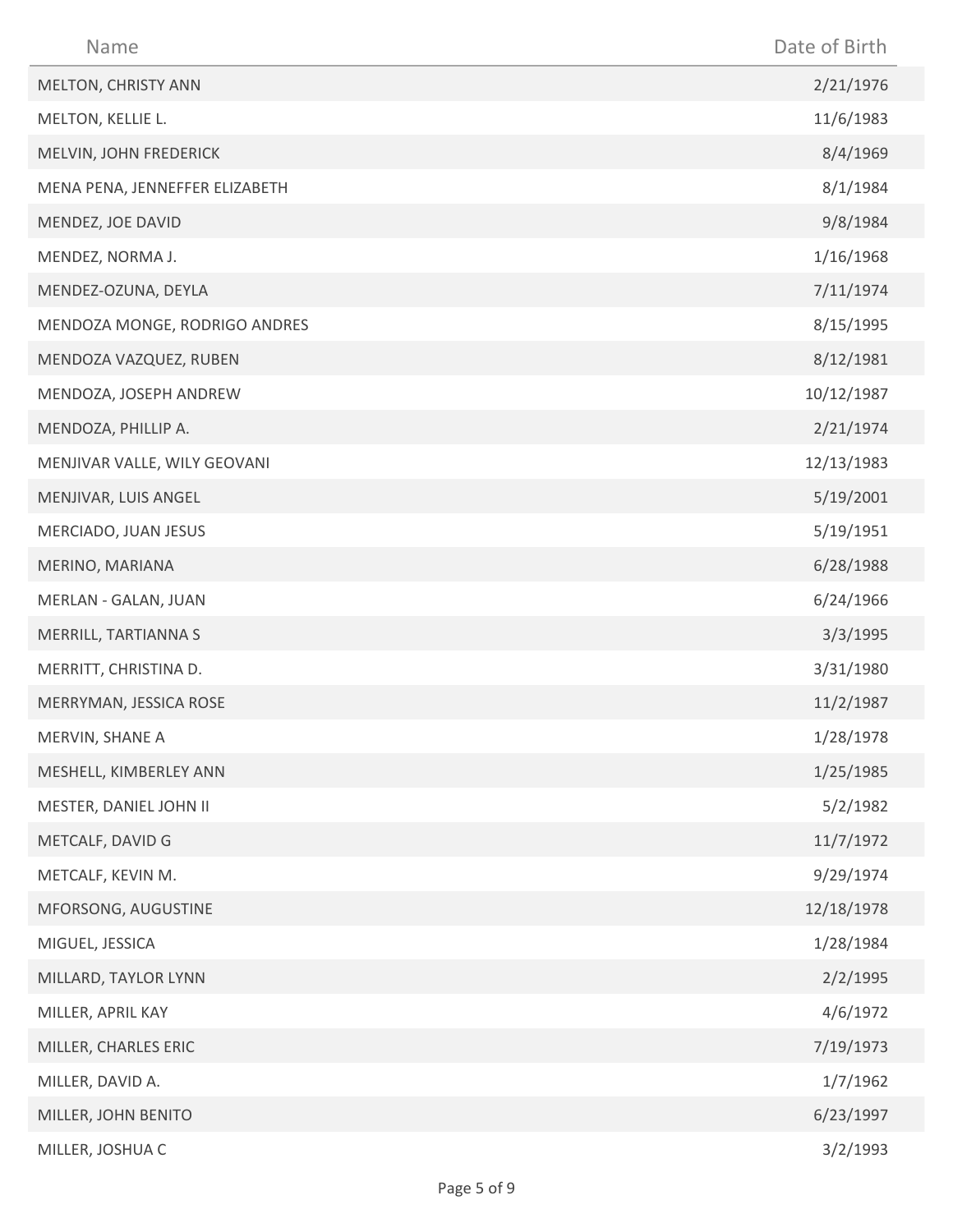| Name                      | Date of Birth |
|---------------------------|---------------|
| MILLER, JOSHUA CALEB      | 3/2/1993      |
| MILLER, JUAN HIGINO       | 5/8/1982      |
| MILLER, MICHAEL RAY       | 10/5/1981     |
| MILLER, MIRANDA IREANE    | 9/30/1995     |
| MILLER, TIMBO             | 1/17/1968     |
| MIRANDA, OSBELI           | 2/11/1977     |
| MIRELES, STEVE            | 8/29/1980     |
| MITCHELL, DANNY SHAYNE    | 5/28/1964     |
| MITCHELL, ERIK A          | 1/5/1967      |
| MITCHELL, JACNITA NICOLE  | 3/26/1979     |
| MITCHELL, KENNETH E.      | 7/2/1974      |
| MITCHELL, KENNETH EUGENE  | 7/2/1974      |
| MITCHELL, KENNETH RAY     | 6/10/1968     |
| MITCHELL, KIMBERLY YVETTE | 3/15/1968     |
| MITCHELL, MONICA MARIE    | 4/13/1983     |
| MITCHELL, RAYNE ALEXANDER | 7/17/1989     |
| MITCHELL, TAYLOR C        | 1/16/1991     |
| MITCHELL, TRAVIS          | 8/20/1987     |
| MITCHELL, ZACHARY RYAN    | 9/15/1978     |
| MITCHUSSON, AMBER LYNN    | 12/18/1987    |
| MOERSCH, PATRICK JOHN     | 5/7/1984      |
| MOFFETT, LESTER RENE      | 11/24/1989    |
| MOHAMMED, ALTHUBAITI      | 5/14/1994     |
| MOHAMMED, HAWKAR JASIM    | 6/9/1989      |
| MOHN, ALAN JAY            | 5/10/1974     |
| MOLETT, JACOBI G          | 12/26/1988    |
| MOLLISON, AMY             | 10/2/1991     |
| MONCIER, DAVID PAUL       | 12/26/1960    |
| MONDRAGON-VARGAS, GABRIEL | 2/27/1977     |
| MONROE, LAMONT DEJUAN     | 11/27/1974    |
| MONTAGUE, LOREAL LYNN     | 12/19/1973    |
| MONTANEZ, JESUS R.        | 10/7/1975     |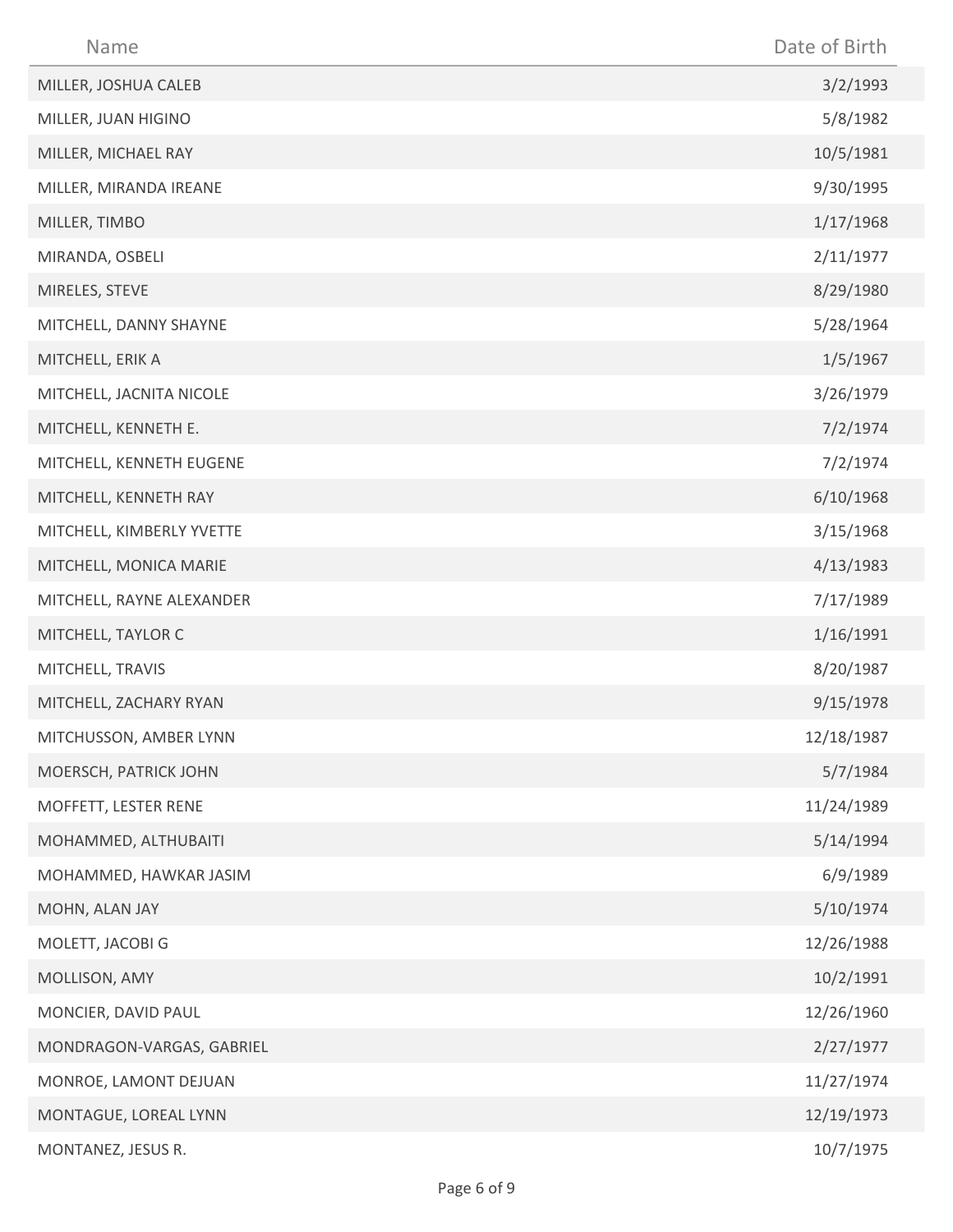| Name                       | Date of Birth |
|----------------------------|---------------|
| MONTES, PABLO MARTIN       | 4/13/1985     |
| MONTESINOS ORTIZ, VALENTIN | 8/29/1978     |
| MONTIEL, JUAN SANCHEZ      | 4/7/1986      |
| MOODY, JIMMY               | 10/28/1983    |
| MOODY, RICHARD MICHAEL II  | 9/17/1968     |
| MOORE, BRANDON ALLYN       | 8/7/1986      |
| MOORE, JOHNNIE             | 12/9/1957     |
| MOORE, KAYLA JO            | 3/5/1984      |
| MOORE, MARK SCOTT          | 10/4/1990     |
| MOORE, RANDY WAYNE         | 12/4/1989     |
| MOORE, WILLIAM CASEY       | 10/9/1986     |
| MOORES III, FRED ALVIN     | 10/8/1978     |
| MOORHEAD, EVAN TYLER       | 2/9/1984      |
| MORA, JOSE R.              | 9/24/1985     |
| MORA-GAONA, JUAN ALBERTO   | 9/25/1984     |
| MORALES, ANGELICA MARIA    | 4/7/1990      |
| MOREL, DAMIAN RAY          | 2/2/1993      |
| MORENO, JOSE LUIS          | 3/17/1981     |
| MORENO, PEDRO LUIS         | 10/3/1998     |
| MORENO, ROSE               | 12/16/1980    |
| MORENO, SALVADOR           | 9/30/1994     |
| MORGAN III, EDWIN EUGENE   | 7/14/1969     |
| MORGAN, BRET SCOTT         | 12/18/1984    |
| MORGAN, HEATHER DAWN       | 4/6/1977      |
| MORGAN, JAMES JASON        | 4/17/1972     |
| MORGAN, OMARI              | 8/8/1978      |
| MORGAN, TORSHIE K.         | 1/11/1981     |
| MORIN, JOAQUINA            | 5/23/1961     |
| MORIN, JOSE SANTOS         | 6/18/1977     |
| MORRIS, BARRY EDWARD       | 8/15/1957     |
| MORRISON JR, WENDELL LYNN  | 3/14/1986     |
| MORRISON, AUJUA A.         | 8/7/1993      |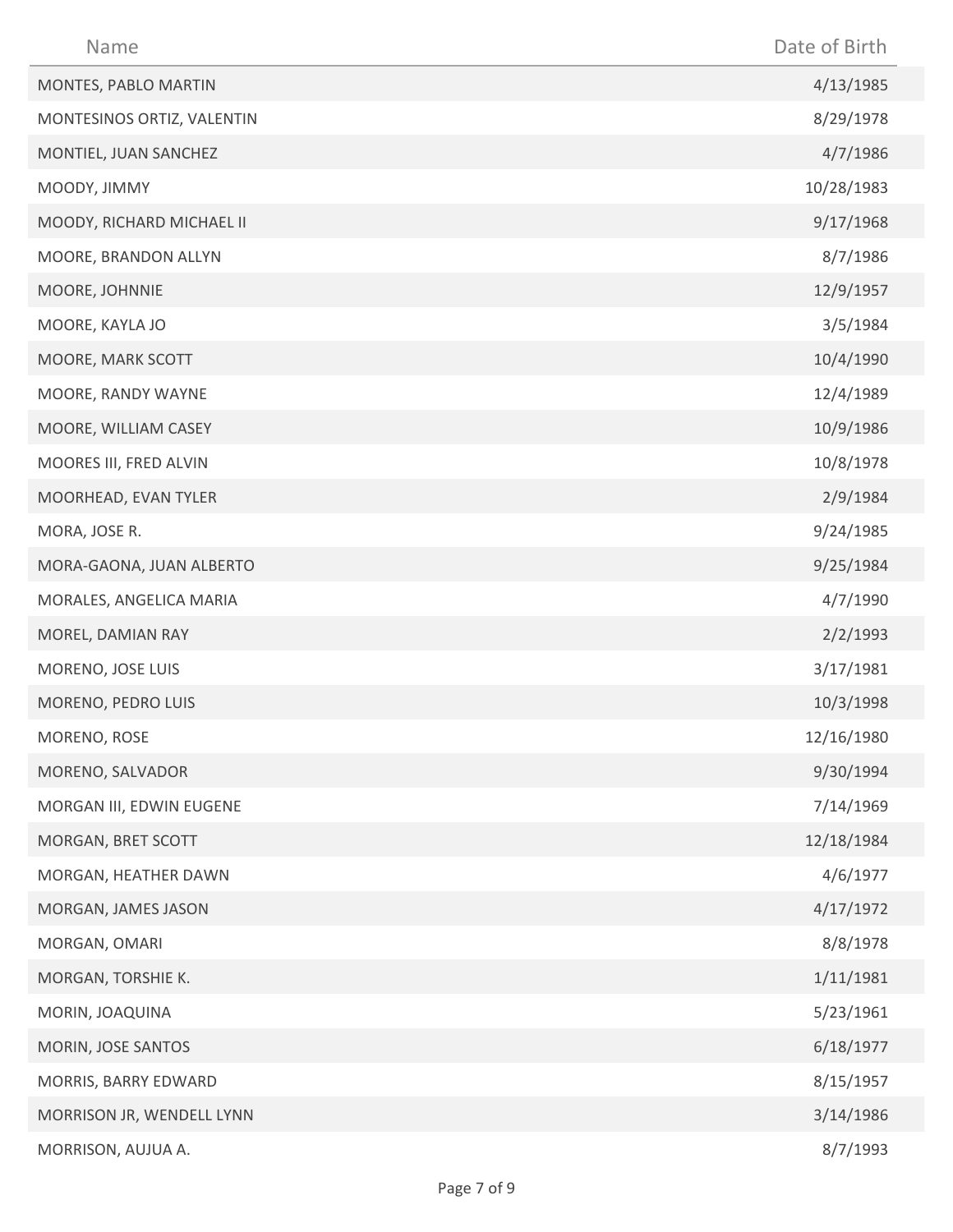| Name                         | Date of Birth |
|------------------------------|---------------|
| MORRISON, COY GUY            | 10/26/1975    |
| MORRISON, RAYMOND            | 7/20/1963     |
| MORROW, DALINN S.            | 1/19/1976     |
| MORROW, STEVEN               | 1/30/1959     |
| MOSBY, JESSIE DEAN           | 12/5/1979     |
| MOSCO, VICTOR WAYNE          | 10/16/1983    |
| MOSELEY, DENNY M.            | 2/1/1949      |
| MOSER, SANDRA                | 1/6/1959      |
| MOSES, JALYN DELANGE         | 6/2/1993      |
| MOVICA, JOSE F               | 10/2/1981     |
| MOYA, MIKE ANTONIO           | 10/3/1983     |
| MUDOH, MICHAEL AWAH          | 9/11/1992     |
| MUHAMMAD, JIHAD H.           | 7/22/1978     |
| MUIRHEAD, JOE ROBERT         | 11/3/1992     |
| MUJIKWA, ELIZABETH           | 12/9/1967     |
| MULLENS, FALON J.            | 3/30/1983     |
| MULLINS, DOVELIN ROSE        | 8/29/1984     |
| MUNIZ JR, ANTONIO MOJICA     | 3/7/1966      |
| MUNIZ, JOSHUA A.             | 5/6/1994      |
| MUNIZ, MISTY RAE             | 8/16/1988     |
| MUNIZ-TOVAR, JUAN F.         | 12/27/1968    |
| MUNSELL, DUSTIN DEE          | 6/22/1985     |
| MURILLO, AMAYA VIDAL ANTONIO | 4/22/1970     |
| MURRAY, BOBBY D.             | 1/13/1973     |
| MURRAY, CLIFTON LOYD         | 7/9/1990      |
| MURRAY, KYLE ANTHONY         | 9/27/1989     |
| MURRY, PEYTON SABLE          | 2/22/1988     |
| MUSSER, EVERETTE DEWAYNE     | 3/29/1971     |
| MYERS, DEREK DEWAYNE         | 11/15/1975    |
| MYERS, MELANIE ONEAL         | 12/2/1975     |